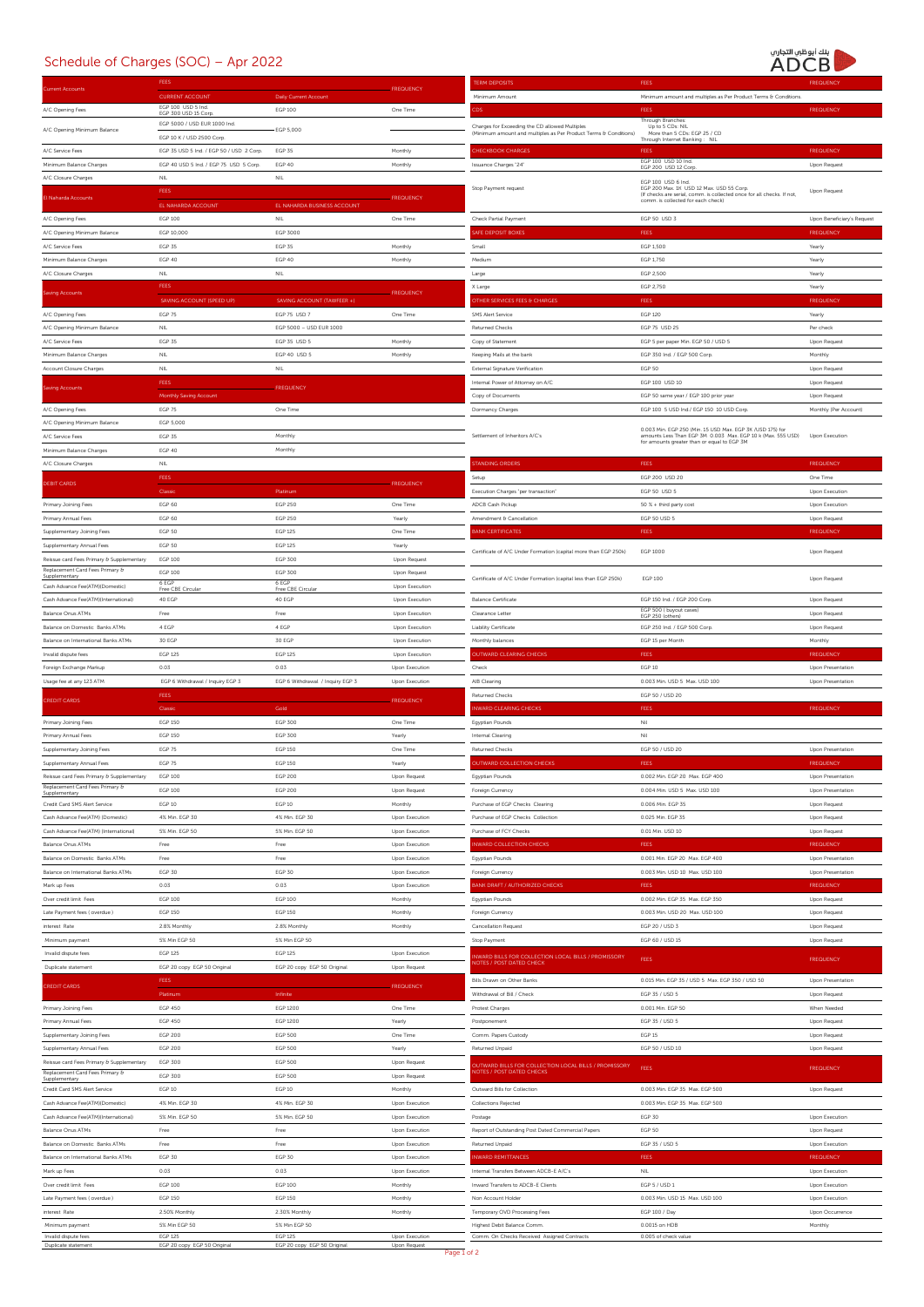## Schedule of Charges (SOC) – Apr 2022



|                                                            |                                                                          |                  |                                                              | ハレ〜レ                                                                                                               |                  |
|------------------------------------------------------------|--------------------------------------------------------------------------|------------------|--------------------------------------------------------------|--------------------------------------------------------------------------------------------------------------------|------------------|
| <b>DUTWARD REMITTANCES</b>                                 | FEES                                                                     | <b>FREQUENCY</b> | Failure to Submit Guarantees as per Credit Approval Terms    | 0.01 on O/S Balance                                                                                                | Quarterly        |
|                                                            |                                                                          |                  |                                                              |                                                                                                                    |                  |
| Internal Transfers Between ADCB-E A/C's                    | NIL.                                                                     | Upon Execution   | Comm. of Managing FCY Loans                                  | 0.10 on allocated amount                                                                                           |                  |
| Outward Transfer in Egyptian Pounds "ACH"                  | 0.002 Min. EGP 20 Max. EGP 350                                           | Upon Execution   | Loan Rescheduling Fees                                       | 0.01 on O/S Balance                                                                                                |                  |
| Outward Transfer in Foreign Currency Swift                 | 0.003 Min USD 30 Max USD 100                                             | Upon Execution   | <b>IScore Report</b>                                         | <b>EGP 100</b>                                                                                                     |                  |
|                                                            |                                                                          |                  |                                                              |                                                                                                                    |                  |
| Outward Transfer in Eqyptian Pounds Swift                  | 0.002 Min. EGP 50 Max. EGP 350                                           | Upon Execution   | Early Settlement Fees                                        | 0.02 on Settled Balance                                                                                            |                  |
| Swift Charges                                              | EGP 50 / USD 50                                                          |                  | <b>AREHOUSE CPSDS</b>                                        | FEES                                                                                                               | <b>FREQUENCY</b> |
|                                                            |                                                                          |                  |                                                              |                                                                                                                    |                  |
| Amendments to Fund Transfers                               | EGP 50 / USD 50                                                          | Upon Execution   | Supervision Commission                                       | EGP 150 + Custodian Payroll                                                                                        | Monthly          |
| ACH Mandate Setup                                          | <b>EGP 10</b>                                                            | One Time         | Withdrawal Commission                                        | 0.005 Min. EGP 50                                                                                                  | Per Transaction  |
|                                                            |                                                                          |                  |                                                              |                                                                                                                    |                  |
| ACH Direct Payment Debit                                   | EGP 5                                                                    | Upon Execution   | Excess in Storage Period                                     | 0.002 for First Year + 0.001 on subsequent periods                                                                 | Monthly          |
| <b>ETTERS OF GUARANTEE</b>                                 | FEES                                                                     | <b>FREQUENCY</b> | <b>USTODY FEES</b>                                           | FEES                                                                                                               | <b>FREQUENCY</b> |
|                                                            |                                                                          |                  |                                                              |                                                                                                                    |                  |
| <b>Bid Bonds issue Guarantees</b>                          | 0.003 Min. EGP 300 per quarter counter 0.003 Min. USD 100 per            | Quarterly        | Buy & Sell Secur. Under Central Custody                      | 0.001 Min. EGP 10                                                                                                  |                  |
|                                                            | quarter                                                                  |                  | Buy & Sell Secur. Under ADCB-E Custody                       | 0.001 Min. EGP 10 Max. EGP 150                                                                                     |                  |
|                                                            |                                                                          |                  | Annual Holding Fees                                          | EGP 7.5 per EGP 100k at end of year balance                                                                        |                  |
| Performance and Advance Payment Guarantees                 | 0.006 Min. EGP 300 per quarter counter 0.006 Min. USD 100 per<br>quarter | Quarterly        |                                                              |                                                                                                                    |                  |
|                                                            |                                                                          |                  | Pledge &/or Release Pledge                                   | 0.00075 Max. EGP 3k + EGP 100                                                                                      |                  |
| 100% Cash Covered Guarantee                                | 0.125 Min. EGP 200 per quarter 0.125 Min. USD 15 per quarter             | Quarterly        | Coupon Collection                                            | 0.005 of Value Min. EGP 10                                                                                         |                  |
|                                                            |                                                                          |                  |                                                              |                                                                                                                    |                  |
| Advising Comm. Without Responsibility                      | <b>USD 100</b>                                                           | Quarterly        | Capital or Capital Increase Subscription                     | EGP 200 / USD 40                                                                                                   |                  |
| Advised to Beneficiary by Correspondent Bank               | <b>USD 100</b>                                                           | Per transaction  | Treasury Bonds Custody Fees                                  | <b>EGP 50</b>                                                                                                      | Yearly           |
|                                                            |                                                                          |                  |                                                              |                                                                                                                    |                  |
| Amendment                                                  | EGP 150.00 USD 50.00                                                     | Per transaction  | Egypt EURO Annual Custody Fees                               | USD 5                                                                                                              | Monthly          |
| Increase                                                   | Same as Issue                                                            | Per transaction  | EURO Bonds Coupon Collection                                 | 0.0005 Min. USD 5 Max. USD 500                                                                                     |                  |
|                                                            |                                                                          |                  |                                                              |                                                                                                                    |                  |
| Courier                                                    | USD 75                                                                   | Per transaction  | <b>OCTOR LOAN</b>                                            | FEES                                                                                                               | <b>FREQUENCY</b> |
| Postage                                                    | EGP 150.00<br>USD 10.00                                                  | Per transaction  | Administration Fees                                          | 1.5% for Individuals<br>1.5% For excellency clients                                                                | One Time         |
|                                                            |                                                                          |                  |                                                              |                                                                                                                    |                  |
| Swift Charges                                              | <b>USD 50</b>                                                            | Per transaction  | <b>Banking Fees</b>                                          | <b>EGP 150</b>                                                                                                     | One Time         |
| NWARD DOCUMENTARY COLLECTION                               | FEES                                                                     | <b>FREQUENCY</b> | Early Settlement Fees                                        | 7% on the loan outstanding balance                                                                                 |                  |
| Collection Commission                                      |                                                                          | Per transaction  |                                                              |                                                                                                                    |                  |
|                                                            | 0.0075 Min. USD 80 or eqv.(including adv. payment fees)                  |                  | Early Settlement Fees in case of loan settled through buyout | 10 % on the outstanding balance                                                                                    |                  |
| Acceptance Commission                                      | <b>USD 35</b>                                                            | Per transaction  | Installment Postponement fees                                | EGP 300                                                                                                            |                  |
| Form '4" Commission                                        | <b>EGP 150</b>                                                           | Per transaction  | Late payment fees                                            | 0.02                                                                                                               | Monthly          |
|                                                            |                                                                          |                  |                                                              |                                                                                                                    |                  |
| Issuance of Shipping L/G B/L Endorsement                   | <b>USD 75</b>                                                            | Per transaction  | CASH LOAN                                                    | <b>FEES</b>                                                                                                        | <b>FREQUENCY</b> |
| <b>Bank Avalization</b>                                    | 0.005 per quarter (from date of avalization)                             | Quarterly        | Administration Fees                                          | 2.0% for Self Employed , Professionals & ADCB excellency Loan                                                      | One Time         |
|                                                            |                                                                          |                  |                                                              |                                                                                                                    |                  |
| Amendment to Collection Instructions                       | <b>USD 25</b>                                                            | Per transaction  | <b>Banking Fees</b>                                          | <b>EGP 150</b>                                                                                                     | One Time         |
| SWIFT Acknowledgement "MT410"                              | <b>USD 25</b>                                                            | Per transaction  | Early Settlement Fees                                        | Secured loans 5% on the loan outstanding balance<br>Unsecured loans 7% on the loan outstanding balance             |                  |
|                                                            |                                                                          |                  |                                                              |                                                                                                                    |                  |
| Returned Draft Unpaid After Maturity                       | <b>USD 100</b>                                                           | Per transaction  | Early Settlement Fees in case of loan settled through buyout | 10 % on the outstanding balance                                                                                    |                  |
| Postage                                                    | <b>USD 10</b>                                                            | Per transaction  | Installment Postponement fees                                | EGP 300                                                                                                            |                  |
| Courier charges                                            | USD 75                                                                   | Per transaction  | Late payment fees                                            | 0.02                                                                                                               | Monthly          |
|                                                            |                                                                          |                  |                                                              |                                                                                                                    |                  |
| <b>DUTWARD DOCUMENTARY COLLECTION</b>                      | FEES                                                                     | <b>FREQUENCY</b> | <b>UTO LOANS</b>                                             | FEES                                                                                                               | <b>FREQUENCY</b> |
| Commission                                                 |                                                                          | Per transaction  | Administration Fees                                          | 1.5% for Individuals, 2 % for self-employed                                                                        | One Time         |
|                                                            | 0.00225 Min. USD 35 + USD 10 for supplier facility                       |                  |                                                              | 1.5% For excellency clients                                                                                        |                  |
| Swift Charges                                              | <b>USD 50</b>                                                            | Per transaction  | <b>Banking Fees</b>                                          | <b>EGP 150</b>                                                                                                     | One Time         |
| <b>MPORT LETTERS OF CREDIT</b>                             | <b>FEES</b>                                                              | <b>FREQUENCY</b> | Early Settlement Fees                                        | Secured loans 5% on the loan outstanding balance                                                                   |                  |
|                                                            |                                                                          |                  |                                                              | Unsecured loans 7% on the loan outstanding balance                                                                 |                  |
|                                                            |                                                                          |                  | Early Settlement Fees in case of loan settled through buyout | 10 % on the outstanding balance                                                                                    |                  |
| Opening Commission "Local"                                 | 125% first quarter + 0.25% per subsequent quarter (Min. USD 75)          | Quarterly        | Car License recommendation                                   | Free                                                                                                               |                  |
|                                                            |                                                                          |                  |                                                              |                                                                                                                    |                  |
| Opening Commission "foreign                                | 125% first quarter + 0.25% per subsequent quarter (Min. USD 75)          | Quarterly        | Car License issuing or renewal                               | <b>EGP 200</b>                                                                                                     |                  |
|                                                            |                                                                          |                  | SWIFT Charges                                                | <b>EGP 25</b>                                                                                                      |                  |
|                                                            |                                                                          |                  |                                                              |                                                                                                                    |                  |
| Revolving L/C Commission                                   | 125% first quarter + 0.25% per subsequent quarter on each revolving      | Quarterly        | Late payment fees                                            | 0.02                                                                                                               | Monthly          |
|                                                            | year (Min. USD 100)                                                      |                  | Car ban release (Clearance)                                  | <b>EGP 150</b>                                                                                                     | Upon Request     |
|                                                            |                                                                          |                  |                                                              |                                                                                                                    |                  |
|                                                            |                                                                          |                  |                                                              |                                                                                                                    |                  |
| Issuance of Bank Undertaking                               | Same as opening                                                          | Quarterly        | ecured Loan Against Excellency CDs                           | FEES                                                                                                               | <b>FREQUENCY</b> |
| Tolerance in L/C Amount "About"                            | Same as opening                                                          | Quarterly        | Administration Fees                                          | 1.5%                                                                                                               | One Time         |
|                                                            |                                                                          |                  |                                                              |                                                                                                                    |                  |
| Opening comm. Fully Cash Covered in EGP                    | Same as opening                                                          | Quarterly        | Maximum Loan Limit                                           | 90% against collateral                                                                                             |                  |
| Opening comm. Fully Cash Covered in Foreign currency       | 1% first quarter + 0.25% per subsequent quarter (Min. USD 100)           | Quarterly        | Interest Rate                                                | 4% over CD Rate                                                                                                    |                  |
| Amendment                                                  |                                                                          |                  |                                                              |                                                                                                                    |                  |
|                                                            | USD 30 per amendment                                                     |                  | Early Settlement Fees                                        | Normal Fees Applied                                                                                                |                  |
| Extension / Increase                                       | Same as opening                                                          |                  | <b>ALARY LOANS</b>                                           | FEES                                                                                                               | <b>FREQUENCY</b> |
| Cancellation Fees "Expired Unutilized"                     | <b>USD 75</b>                                                            | Per LC           | Administration Fees                                          | 1.5% for Individuals                                                                                               | One Time         |
|                                                            |                                                                          |                  |                                                              | 1.5% For excellency clients                                                                                        |                  |
| Discrepancies fees                                         | <b>USD 125</b>                                                           | Per Doc Set      | <b>Banking Fees</b>                                          | <b>EGP 150</b>                                                                                                     |                  |
| Excess Drawing Commission                                  | 1.25% on excess amount Min. USD 100                                      |                  | Early Settlement Fees                                        | 7 % on the outstanding balance                                                                                     |                  |
|                                                            |                                                                          |                  |                                                              |                                                                                                                    |                  |
| Payment after expiry date                                  | 1.25% Min. USD 100                                                       | Per Payment      | Early Settlement Fees in case of loan settled through buyout | 10 % on the outstanding balance                                                                                    |                  |
| Advising / Covering Letter Charges                         | <b>USD 10</b>                                                            |                  | Installment Postponement fees                                | <b>EGP 200</b>                                                                                                     |                  |
| Deferred Payment + Acceptance Commission                   | 0.75% Min. USD 100                                                       | Quarterly        |                                                              | 0.02                                                                                                               |                  |
|                                                            |                                                                          |                  | Late payment fees                                            |                                                                                                                    | Monthly          |
| Discount Own Acceptance                                    | USD 150+ discount interest                                               | Per Transaction  | <b>OUSING LOANS</b>                                          | <b>FEES</b>                                                                                                        | <b>FREQUENCY</b> |
| Safe Custody of Import Bills                               | EGP 300 per Month                                                        |                  | Administration Fees                                          | 3.2 % from Total Loan Amount up to EGP 1.5 Million                                                                 | One Time         |
|                                                            |                                                                          |                  |                                                              |                                                                                                                    |                  |
| Sending Local Fax                                          | EGP 75                                                                   |                  | <b>Banking Fees</b>                                          | 2 % from the Total Loan Amount more than EGP 1.5 Million                                                           |                  |
| Sending International Fax                                  | <b>USD 15</b>                                                            |                  | Application Fees:                                            | EGP 1,000                                                                                                          |                  |
|                                                            |                                                                          |                  |                                                              |                                                                                                                    |                  |
| Copy of Docs                                               | EGP 15 per paper                                                         |                  | Mortgage Fees:                                               | EGP 1,000                                                                                                          |                  |
| Form '4" Commission                                        | EGP 150                                                                  |                  | Registration Fees:                                           | Apartment : EGP 3,000 - Villa : EGP 6,000                                                                          |                  |
| B/L Endorsement                                            | <b>USD 75</b>                                                            |                  |                                                              |                                                                                                                    |                  |
|                                                            |                                                                          |                  | Early Settlement fees                                        | 10 % if the settlement was done during the first 5 Years<br>5 % if the settlement was done after the first 5 Years |                  |
| Shipping Guarantee Handling Charges                        | <b>USD 75</b>                                                            | Per Transaction  |                                                              |                                                                                                                    |                  |
| Swift Full Text                                            | <b>USD 225</b>                                                           |                  | Early Settlement Fees (Buyout)                               | 10 % on the outstanding balance                                                                                    |                  |
|                                                            |                                                                          |                  |                                                              |                                                                                                                    |                  |
| Swift Short Text                                           | <b>USD 50</b>                                                            |                  | -FINANCE                                                     | <b>FEES</b>                                                                                                        | <b>FREQUENCY</b> |
| Courier                                                    | <b>USD 75</b>                                                            |                  | Customs payments                                             | .001 Min EGP 50 Max. EGP 250                                                                                       | Per Transaction  |
|                                                            |                                                                          |                  |                                                              |                                                                                                                    |                  |
| Postage                                                    | <b>USD 10</b>                                                            |                  | Tax payments                                                 | No Commission - Next Working Day Value Date                                                                        | Per Transaction  |
| <b>XPORT LETTERS OF CREDIT</b>                             | <b>FEES</b>                                                              | <b>FREQUENCY</b> | Gov. universities payments                                   | 5 EGP                                                                                                              | Per Transaction  |
|                                                            | <b>USD 20</b>                                                            | Per Transaction  | Private universities payments                                | 10 EGP                                                                                                             | Per Transaction  |
| SWIFT Acknowledgement "MT730"                              |                                                                          |                  |                                                              |                                                                                                                    |                  |
| Advising Charges                                           | <b>USD 100</b>                                                           | Per Transaction  | King Marriot Academy payments                                | 15 EGP                                                                                                             | Per Transaction  |
| Confirmation Comm. On Beneficiary                          | 0.0015 Min. USD 50                                                       | Per Transaction  | Companies Insurance payments                                 | 0.001 Min. EGP 50 Max. EGP 250                                                                                     | Per Transaction  |
|                                                            |                                                                          |                  |                                                              |                                                                                                                    |                  |
| Confirmation Comm. On Applicant                            | 0.0015 Min. USD 75                                                       | Per Transaction  | Tahya Misr fund Donations                                    | Nil                                                                                                                | Per Transaction  |
| Increase                                                   | <b>USD 150</b>                                                           | Per Transaction  | Zakah & Sadakat Donations                                    | Nil                                                                                                                | Per Transaction  |
|                                                            |                                                                          |                  |                                                              |                                                                                                                    |                  |
| Amendment                                                  | <b>USD 30</b>                                                            | Per Transaction  | ATM's Payments (Taxes, customs, units)                       | No Commission - Next Working Day Value Date                                                                        | Per Transaction  |
| Extension                                                  | <b>USD 150</b>                                                           | Per Transaction  | Helwan University payments                                   | 10 EGP                                                                                                             | Per Transaction  |
|                                                            |                                                                          |                  |                                                              |                                                                                                                    |                  |
| Amendment cancellation fee L/C expired without utilization | <b>USD 50</b>                                                            | Per Transaction  | Citizen payment                                              | 20 EGP (waived for payments above 10K EGP)                                                                         | Per Transaction  |
| RANSFER OF EXPORT L/C                                      | <b>FEES</b>                                                              | <b>FREQUENCY</b> | Real state Tax payments                                      | 20 EGP                                                                                                             | Per Transaction  |
|                                                            |                                                                          |                  |                                                              |                                                                                                                    |                  |
| <b>Transfer Charges</b>                                    | 0.005 Min USD 75                                                         | Per Transaction  | One Window Payment                                           | 0.001 Min. EGP 50 Max. EGP 250                                                                                     | Per Transaction  |
| EGOTIATION EXPORT L/C                                      | <b>FEES</b>                                                              | <b>FREQUENCY</b> | ATM's Payments                                               | No Commission - Next Working Day Value Date                                                                        | Per Transaction  |
| Negotiation Commission                                     | 0.003 Min. USD 75                                                        | Per Transaction  | ASH OVER COUNTER                                             | <b>FEES</b>                                                                                                        | <b>FREQUENCY</b> |
|                                                            |                                                                          |                  |                                                              |                                                                                                                    |                  |
| Advising of Discrepancies                                  | <b>USD 25</b>                                                            | Per Transaction  | Same Day Value date for cash deposits FCY/LCY                | 0.005 Min EGP 100 or USD 10                                                                                        | Per Transaction  |
| Advising Acceptance                                        | <b>USD 25</b>                                                            | Per Transaction  | Cash withdraw from counter EGP 10,000 or less                | 1.5 % Min EGP 20                                                                                                   | Per Transaction  |
|                                                            |                                                                          |                  |                                                              |                                                                                                                    |                  |
| Deferred Payment / Acceptance Comm.                        | 0.0025 Min. USD 50                                                       | Monthly          | Cash deposit from counter equal / Less EGP 20,000            | <b>EGP 50</b>                                                                                                      | Per Transaction  |
| <b>CREDIT FACILITIES</b>                                   | FEES                                                                     | <b>FREQUENCY</b> | ik Note Small Denomination Charges (except for FX buy)       | FEES                                                                                                               | <b>FREQUENCY</b> |
|                                                            |                                                                          |                  |                                                              |                                                                                                                    |                  |
| Min. Monthly Interest Charges on OVD                       | EGP 150                                                                  | Monthly          | FCY denomination                                             | 0.02 for Denomination 1 and 2                                                                                      | Per Transaction  |
| New / Renewal Annual Arrangement Fees                      | 0.005 of total facilities Min. EGP 500                                   | Yearly           |                                                              | $0.005 \tfor   Denominator 50.002 \tfor Denominator 10 20$                                                         |                  |
| Commitment Fees "Term Loans"                               | 0.01 on undrawn amount                                                   | Yearly           | EGP denomination                                             | 0.015 for Denomination 1 and 5<br>0.0075 for Denomination 10                                                       | Per Transaction  |